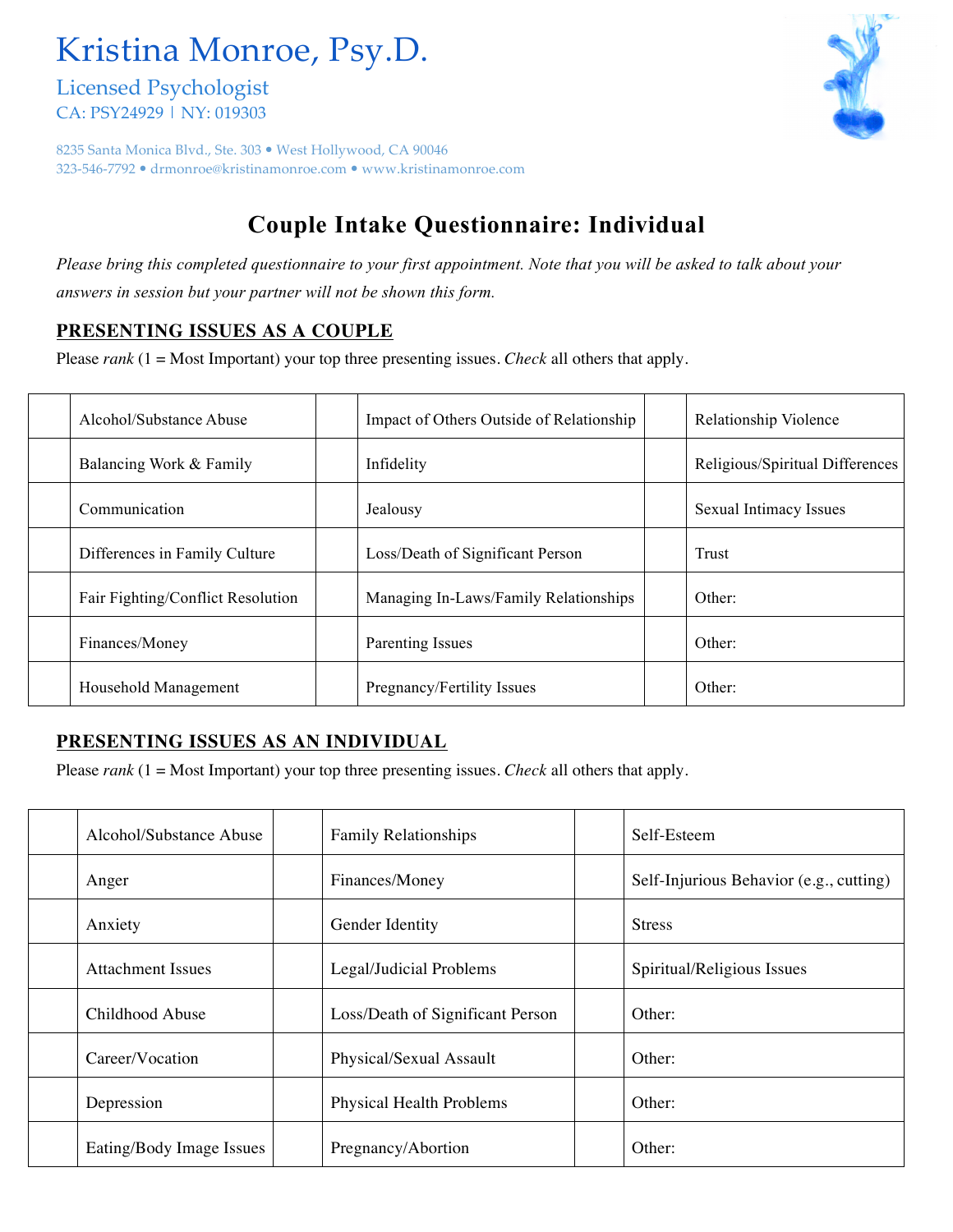

| Please rate your current level of relationship happiness by circling the number that corresponds with your<br>current feelings about the relationship (1=extremely unhappy, 10=extremely happy). |              |   |   |                                                                    |   |   |   |   |   |    |  |
|--------------------------------------------------------------------------------------------------------------------------------------------------------------------------------------------------|--------------|---|---|--------------------------------------------------------------------|---|---|---|---|---|----|--|
|                                                                                                                                                                                                  | $\mathbf{1}$ |   |   | $2 \qquad 3 \qquad 4 \qquad 5 \qquad 6 \qquad 7 \qquad 8 \qquad 9$ |   |   |   |   |   | 10 |  |
| Has either you or your partner struck, physically restrained, used violence against or injured the other person?                                                                                 |              |   |   |                                                                    |   |   |   |   |   |    |  |
| $\Box$ Yes $\Box$ No If yes, who, when, how often and what happened?                                                                                                                             |              |   |   |                                                                    |   |   |   |   |   |    |  |
|                                                                                                                                                                                                  |              |   |   |                                                                    |   |   |   |   |   |    |  |
| Has either of you threatened to separate or divorce (if married) as a result of the current relationship problems?                                                                               |              |   |   |                                                                    |   |   |   |   |   |    |  |
| $\Box$ Yes $\Box$ No If yes, $\Box$ Self $\Box$ Partner $\Box$ Both                                                                                                                              |              |   |   |                                                                    |   |   |   |   |   |    |  |
| If married, has either you or your partner consulted with a lawyer about divorce?                                                                                                                |              |   |   |                                                                    |   |   |   |   |   |    |  |
| $\Box$ Yes $\Box$ No If yes, $\Box$ Self $\Box$ Partner $\Box$ Both                                                                                                                              |              |   |   |                                                                    |   |   |   |   |   |    |  |
| Do you perceive that either you or your partner has withdrawn from the relationship?                                                                                                             |              |   |   |                                                                    |   |   |   |   |   |    |  |
| $\Box$ Yes $\Box$ No If yes, $\Box$ Self $\Box$ Partner $\Box$ Both                                                                                                                              |              |   |   |                                                                    |   |   |   |   |   |    |  |
| How aware or in touch with your emotions are you (1=not at all and 10=extremely)? Explain the rating you give<br>yourself.                                                                       |              |   |   |                                                                    |   |   |   |   |   |    |  |
|                                                                                                                                                                                                  | $\mathbf{1}$ |   |   | $2 \qquad 3 \qquad 4 \qquad 5 \qquad 6 \qquad 7 \qquad 8$          |   |   |   |   | 9 | 10 |  |
| How open are you in expressing your innermost feelings, desires and thoughts to your partner (1=totally closed<br>and 10=totally open)? Explain the rating you give yourself.                    |              |   |   |                                                                    |   |   |   |   |   |    |  |
|                                                                                                                                                                                                  | 1            | 2 | 3 |                                                                    | 5 | 6 | 7 | 8 | 9 | 10 |  |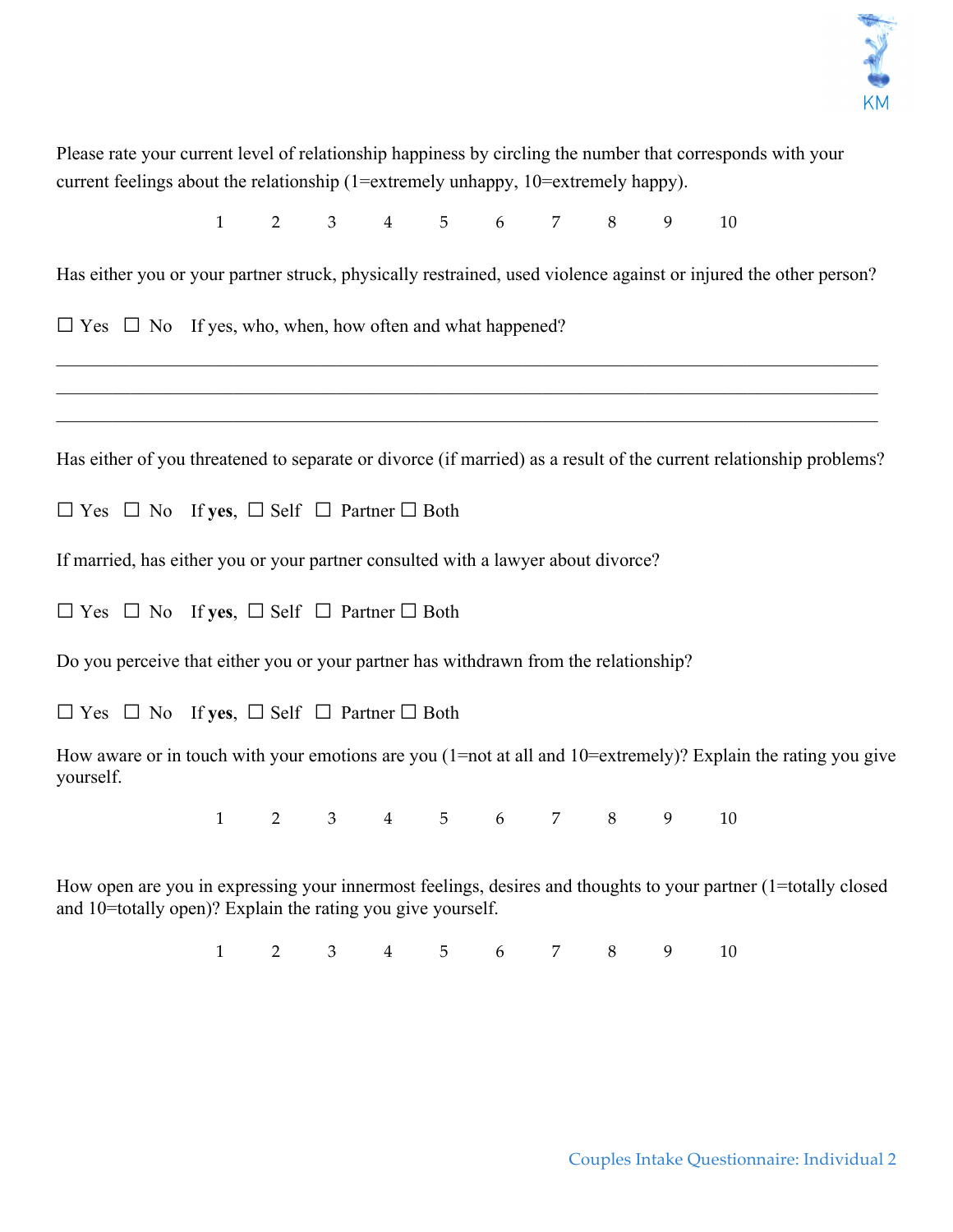

What is the area or topic that it is most difficult for you to open with your partner about? Why?

| How enjoyable is your sexual relationship (1=extremely unpleasant, 10=extremely pleasant)?                              |              |                |                       |                 |                                                  |                 |                |        |                |                                                                                                              |
|-------------------------------------------------------------------------------------------------------------------------|--------------|----------------|-----------------------|-----------------|--------------------------------------------------|-----------------|----------------|--------|----------------|--------------------------------------------------------------------------------------------------------------|
|                                                                                                                         | $\mathbf{1}$ | $\overline{2}$ | $3^{\circ}$           | $4\overline{ }$ | 5 <sup>5</sup>                                   | $6\overline{6}$ | 7              | 8      | 9              | 10                                                                                                           |
| How satisfied are you with the frequency of your sexual relations (1=extremely unsatisfied, 10=extremely<br>satisfied)? |              |                |                       |                 |                                                  |                 |                |        |                |                                                                                                              |
|                                                                                                                         | $\mathbf{1}$ | $\overline{2}$ |                       |                 | $3 \t 4 \t 5 \t 6$                               |                 | $7\degree$     | 8      | 9              | 10                                                                                                           |
| What is your current level of overall stress $(1=no$ stress, $10=high$ stress)?                                         |              |                |                       |                 |                                                  |                 |                |        |                |                                                                                                              |
|                                                                                                                         | $\mathbf{1}$ |                | $2 \qquad 3 \qquad 4$ |                 |                                                  | $5\qquad 6$     | 7 <sup>7</sup> | $\, 8$ | 9              | 10                                                                                                           |
| What is your current level of stress in the relationship $(1=no$ stress, $10=high$ stress)?                             |              |                |                       |                 |                                                  |                 |                |        |                |                                                                                                              |
|                                                                                                                         |              |                |                       |                 | $1 \qquad 2 \qquad 3 \qquad 4 \qquad 5 \qquad 6$ |                 | 7              | 8      | 9              | 10                                                                                                           |
| give yourself.                                                                                                          |              |                |                       |                 |                                                  |                 |                |        |                | Describe your level of commitment to your relationship (1=not at all, 10= extremely). Explain the rating you |
|                                                                                                                         | $\mathbf{1}$ | $\overline{2}$ | 3 <sup>7</sup>        |                 | $4 \quad 5 \quad 6$                              |                 | 7 8            |        | $\overline{9}$ | 10                                                                                                           |
|                                                                                                                         |              |                |                       |                 |                                                  |                 |                |        |                |                                                                                                              |
| How much do you still love your partner (1=not at all, 10=very deeply)? Explain the rating you give yourself.           |              |                |                       |                 |                                                  |                 |                |        |                |                                                                                                              |
|                                                                                                                         | $\mathbf{1}$ | $\overline{2}$ | 3 <sup>7</sup>        | $4\overline{ }$ | 5 <sup>5</sup>                                   | $6\overline{6}$ | $7\degree$     | 8      | 9              | 10                                                                                                           |
|                                                                                                                         |              |                |                       |                 |                                                  |                 |                |        |                |                                                                                                              |
|                                                                                                                         |              |                |                       |                 |                                                  |                 |                |        |                |                                                                                                              |

How much do you respect your partner (1=not at all, 10=very highly)? What is it about your partner that creates that level of respect in you?

1 2 3 4 5 6 7 8 9 10